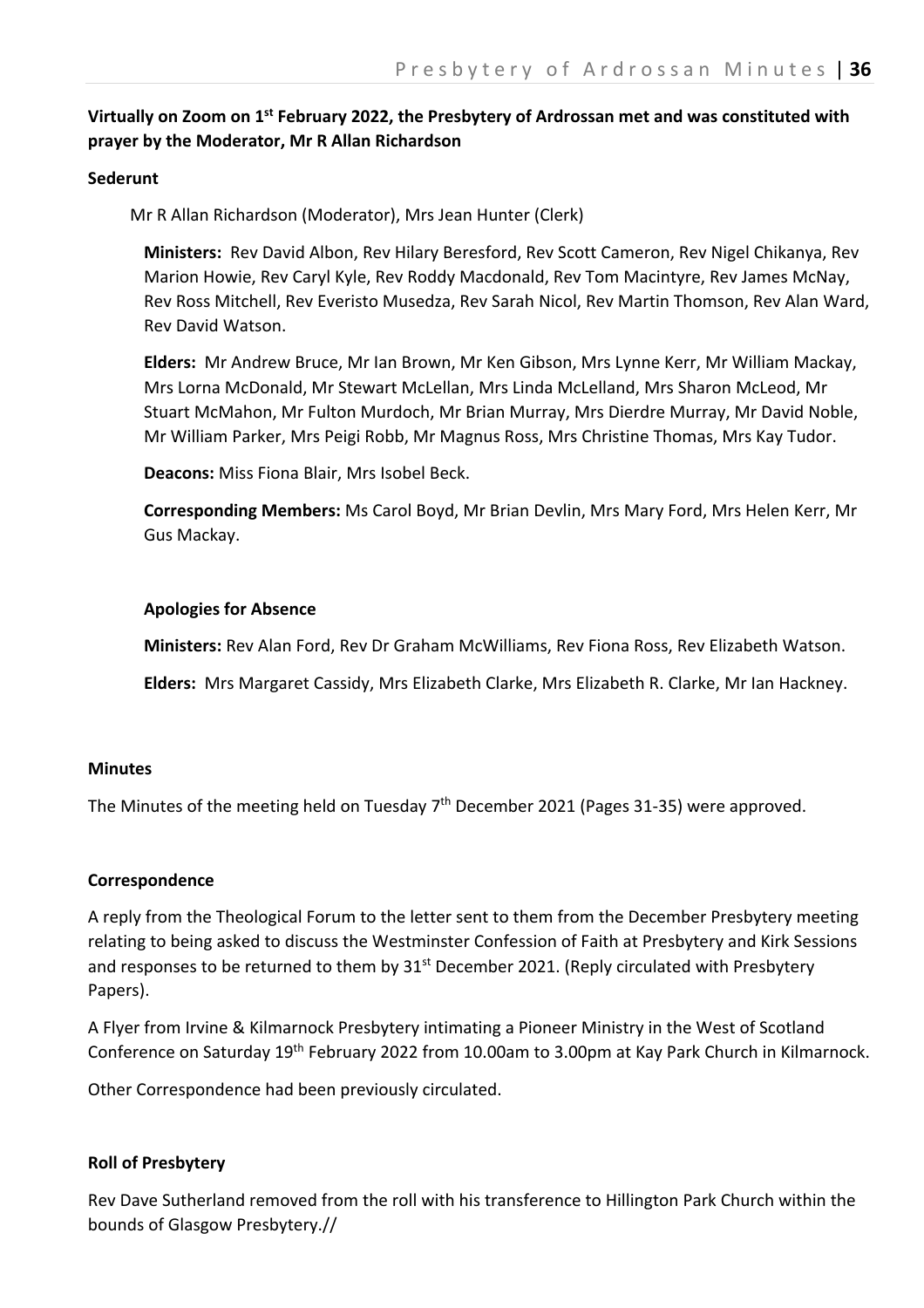# //Presbytery.

As Rev Sutherland had been the present Moderator, Mr R Allan Richardson, immediate previous past Moderator, agreed to moderate the Presbytery meetings for the few months until we go into the new united South West Presbytery.

# **Order of Business**

Was as in the print.

## **STANDING COMMITTEES**

#### **REPORTS & DELIVERANCES**

#### **Business Committee**

# **Rev Roddy Macdonald, Vice-Convener gave a report and Presbytery approved the following deliverances:**

Presbytery:

- **1. Received** the report;
- **2. Appointed** the following Commissioners to the General Assembly 2022: **Ministers:** Rev Hilary Beresford, Rev Nigel Chikanya, Rev Roddy Macdonald, Rev Sarah Nicol.

**Deacon:** Mrs Isobel Beck

**Elders:** Mr Colin McKenzie (Brodick), Miss Elaine Ross (Cumbrae), Mrs Christine Thomas (Fairlie), Mrs Jean Hunter (Presbytery Clerk).

Commissioners appointed are asked to wait until after the 9th February Assembly Business Committee meeting before booking accommodation. The ABC are going to make the Decision then if it would be an in-person General Assembly or an online one.

- **3. Homologated** the appointment of Rev Scott Cameron as Interim Moderato**r** for Kilbirnie: St St Columba's in the absence of their minister Rev Fiona Ross who was on sick leave**.**
- **4. Noted** the paper from the Nan Stevenston Trust Trustees. (This was presented by Mrs Christine Thomas).

## **Appraisal Committee**

## **Rev James McNay, Convener gave a report and Presbytery approved the following deliverances:**

Presbytery:

- **1. Received** the Report.
- **2. Noted** that the Appraisal Committee would endeavour to bring a draft of the Presbytery Mission Plan to the March Presbytery meeting
- **3. Noted** the ongoing work to complete the AMBA building audits and that recommendations about will be added later to the Presbytery Mission Plan.
- **4. Negotiate** a Basis of Union between Stevenston: Ardeer and Stevenston: Livingstone.//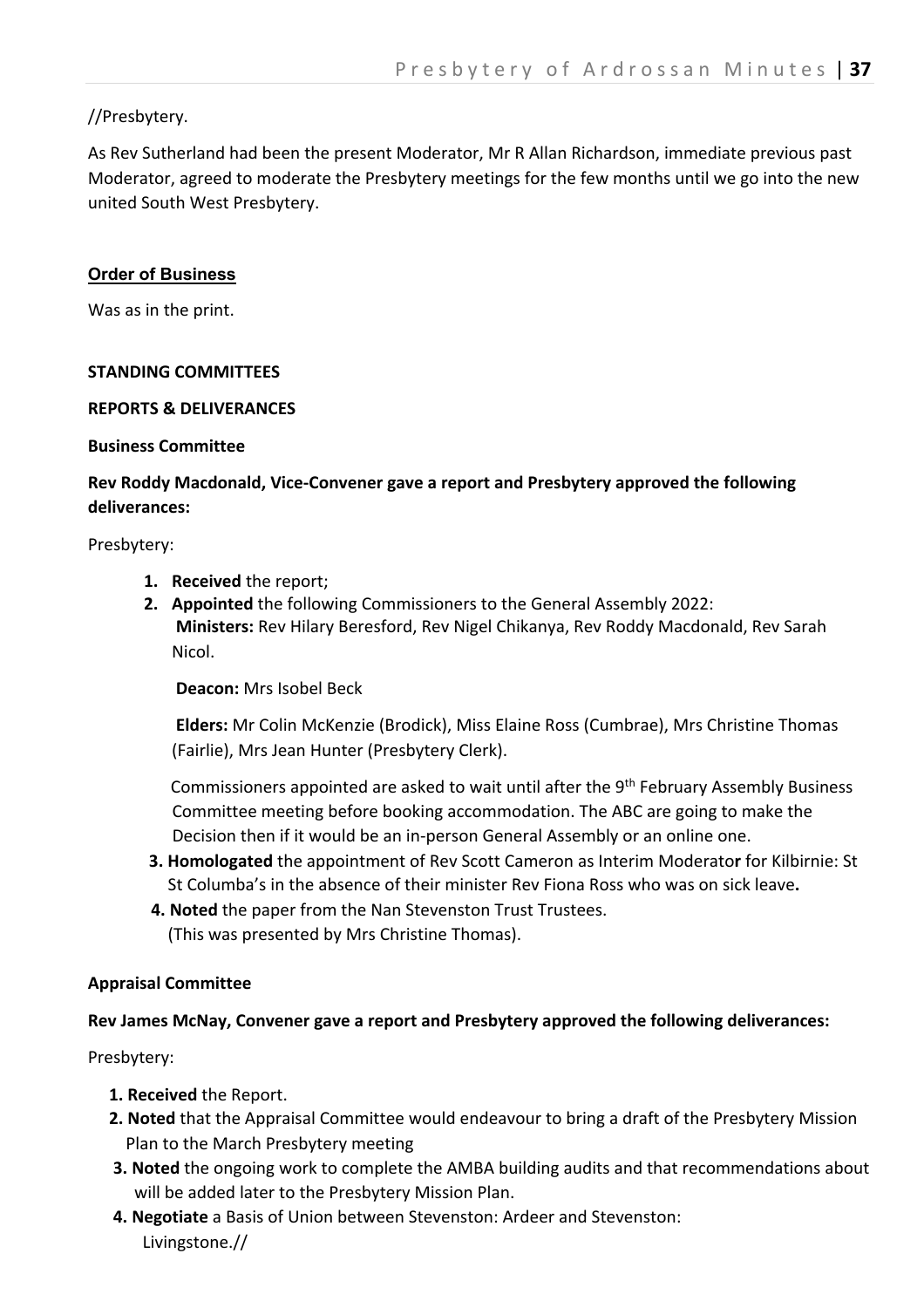//Livingstone.

 **5. Noted** that on the date of any Union between Stevenston: Ardeer and Stevenston: Livingstone that the General Trustees will take ownership of the Ardeer building.

## **Vacancy Procedure Committee**

## **Rev Ross Mitchell, Convener gave a report and Presbytery approved the following deliverances:**

Presbytery:

- **1. Received** the report;
- **2. Appointed** Rev Nigel Chikanya as Interim Moderator in the vacant charge of Stevenston: Ardeer linked with Stevenston: Livingstone with immediate effect.

## **Mission Committee**

## **Rev Nigel Chikanya, Convener gave a report and Presbytery approved the following deliverances:**

Presbytery:

- **1. Received** the report;
- **2. Encouraged** Kirk Sessions to share information on any projects or programmes they are busy with. (This is to be included in our Prayer Cycle for other congregations to pray for.) Information to be sent to the Convener by 14<sup>th</sup> February 2022.

## **Ministries & Superintendence Committee**

#### **Mr Ian Brown, Convener gave a report and Presbytery approved the following deliverances:**

Presbytery:

- **1. Received** the report:
- **2. Approved** the amended dates for the annual Attestation and Inspection of Rolls and Records this is as a result of availability of attesters. The dates are as follows: Dalry: St. Margaret's Parish Church amend from Wednesday  $16<sup>th</sup>$  February 2022 at 7.00 pm to Monday 21<sup>st</sup> February 2022 at 7.00 pm.

Arran: Brodick Parish Church amend from Thursday 17<sup>th</sup> February 2022 to Wednesday 23<sup>rd</sup> February 2022 11.00 am (subject to CalMac)

 **3. Noted** the Safeguarding training dates from now to June have been circulated with the Presbytery papers and also Safeguarding co-ordinators. A reminder to ministers of the need for them to attend a volunteer training.

## **Property Committee**

## **Mr Brian Murray, Convener gave a report and Presbytery approved the following deliverances:**

Presbytery:

- **1. Received** the report:
- **2. Homologated** the decision by the Property Convener and the Presbytery Clerk to allow Fairlie Parish Church to replace the failed boiler as a matter of urgency in the amount of £10,192.//